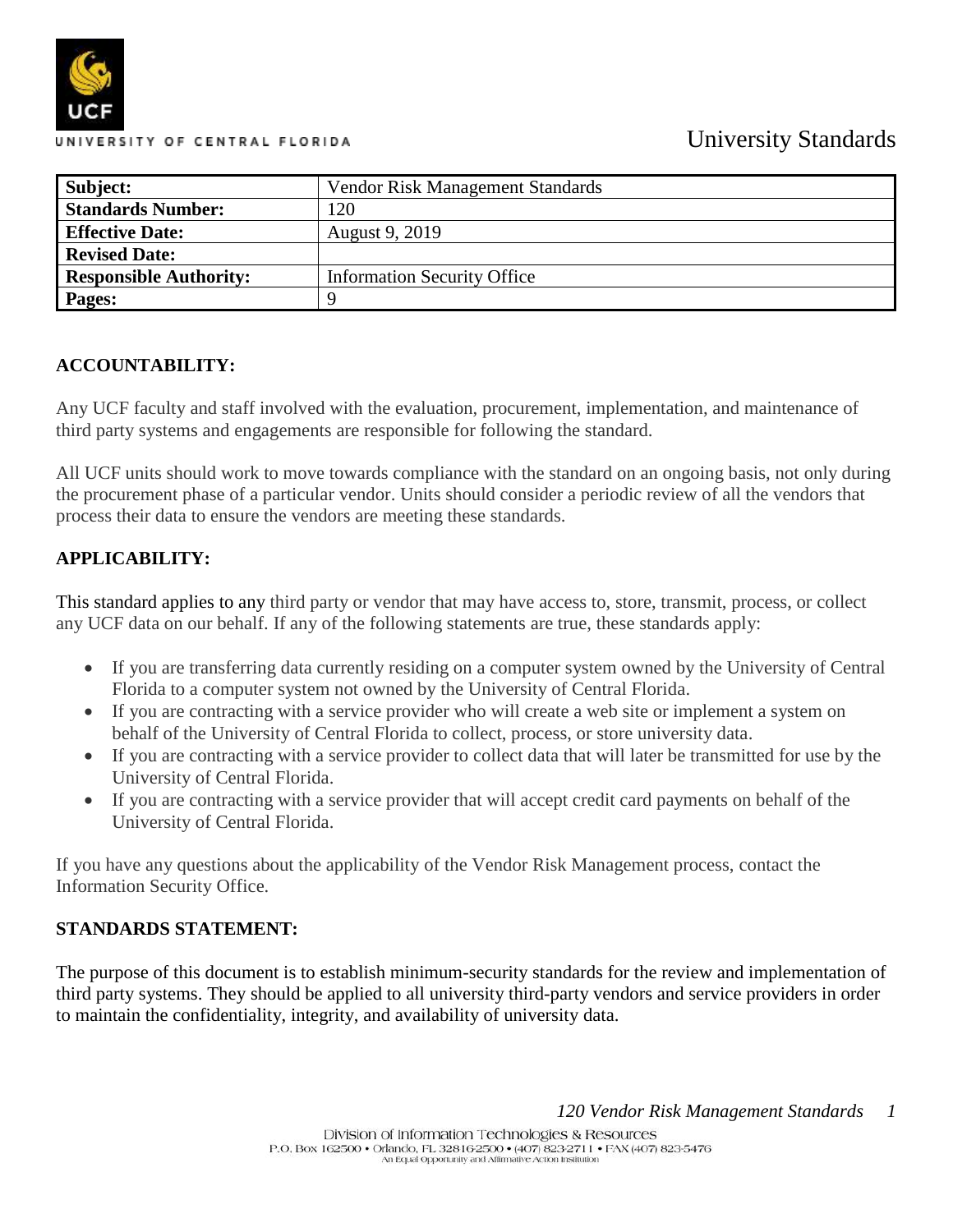### **STANDARDS**

In the Tables below, an 'X' indicates a requirement to implement the given security control if the corresponding data type is present on the system.

Definitions and examples of Unrestricted, Restricted, and Highly Restricted Data can be found in UCF Policy 4 008 at<https://policies.ucf.edu/>.

See Appendix A for requirements that apply only to engagements where **only** Unrestricted Data is involved.

| <b>Section 1: Review Requirements</b> |                                                                                                                                                                                                               |                                                                                                                                                                                                                                                                                                          |                            |                   |                                    |
|---------------------------------------|---------------------------------------------------------------------------------------------------------------------------------------------------------------------------------------------------------------|----------------------------------------------------------------------------------------------------------------------------------------------------------------------------------------------------------------------------------------------------------------------------------------------------------|----------------------------|-------------------|------------------------------------|
|                                       |                                                                                                                                                                                                               |                                                                                                                                                                                                                                                                                                          | <b>Data Classification</b> |                   |                                    |
| #                                     | <b>Name</b>                                                                                                                                                                                                   | Requirement                                                                                                                                                                                                                                                                                              | <b>Unrestricted</b>        | <b>Restricted</b> | <b>Highly</b><br><b>Restricted</b> |
| 1.1                                   | Avoid                                                                                                                                                                                                         | Prior to engaging a vendor, UCF units should consult<br>the Vendor Inventory list to see if there is an existing<br>solution for the use case that meets these standards<br>and is already in use at UCF.                                                                                                | $\mathbf{X}$               | X                 | $\mathbf{X}$                       |
|                                       | Duplication                                                                                                                                                                                                   | The vendor inventory can be found at                                                                                                                                                                                                                                                                     |                            |                   |                                    |
|                                       | https://infosec.ucf.edu/vrm/<br>Note: If vendor has been approved, but a different product from<br>the same vendor requested has not, a VRM review may be<br>required based on classification of data shared. |                                                                                                                                                                                                                                                                                                          |                            |                   |                                    |
| 1.2                                   | <b>VRM</b><br>Assessment<br>Report                                                                                                                                                                            | Vendor must be reviewed by the Information Security<br>Office (or designee). The resulting VRM assessment<br>report, which contains identified risks and<br>recommendations, must be signed by the appropriate<br>university leadership.<br>Note: any vendors that process only Unrestricted Data do not |                            | X                 | $\mathbf{X}$                       |
|                                       |                                                                                                                                                                                                               | require an assessment report, however units must follow these                                                                                                                                                                                                                                            |                            |                   |                                    |
|                                       |                                                                                                                                                                                                               | standards as well as the requirements in Appendix A.<br>All vendors that meet these standards should be added<br>to the vendor inventory.                                                                                                                                                                |                            |                   |                                    |
| 1.3                                   | Vendor<br>Inventory                                                                                                                                                                                           | The vendor inventory can be found at<br>https://infosec.ucf.edu/vrm/                                                                                                                                                                                                                                     | $\mathbf{X}$               | $\mathbf{X}$      | $\mathbf{X}$                       |
|                                       |                                                                                                                                                                                                               | Note: UCF unit should report any vendor that processes<br>Unrestricted Data, as no formal assessment report is required, to<br>be added to the inventory list. Vendor information should be<br>supplied to <i>infosec@ucf.edu</i> in order to update the records as<br>ISO manages the inventory list.   |                            |                   |                                    |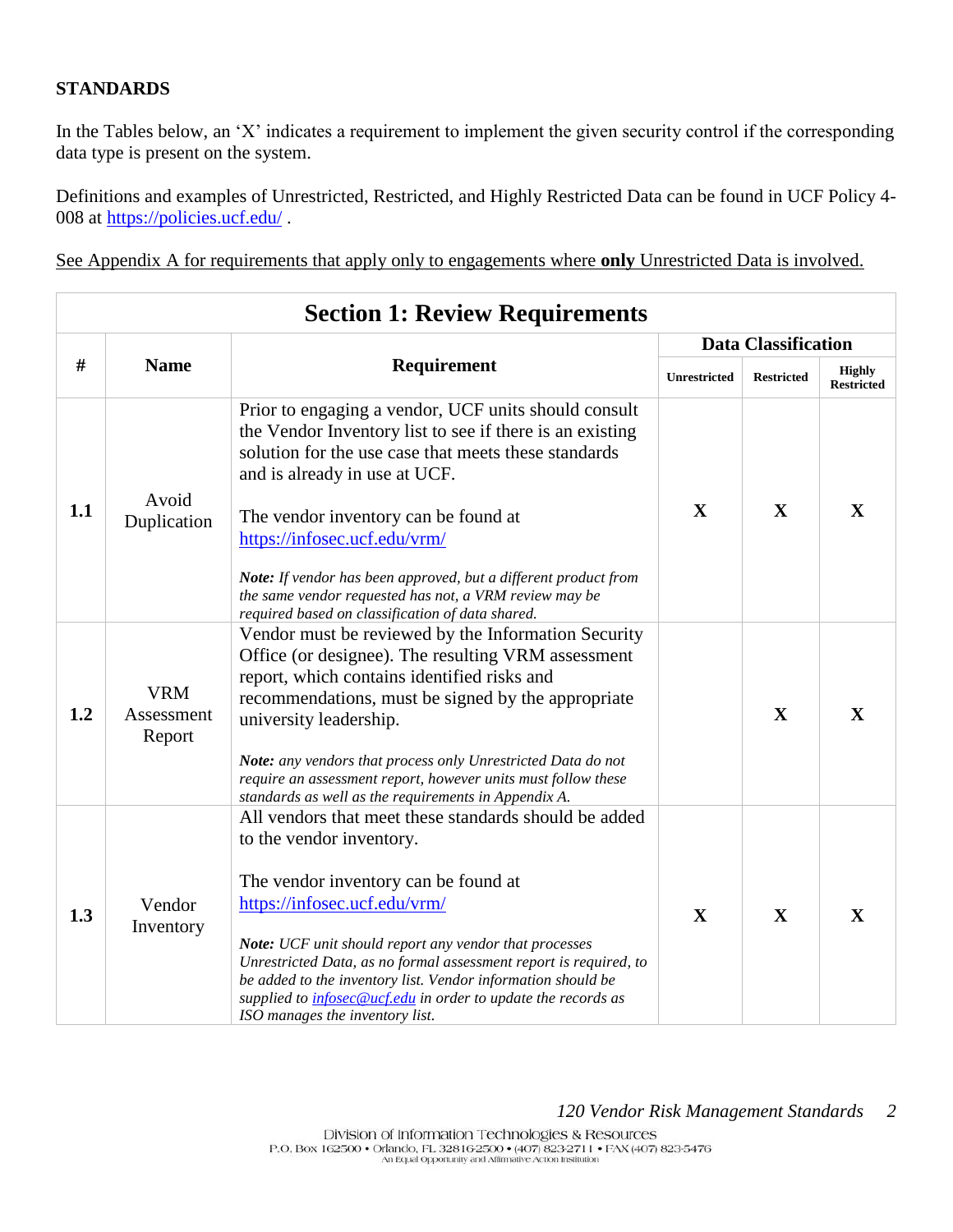| 1.4 | Re-<br>assessment                            | Vendors must be resubmitted to the Information<br>Security Office to determine the applicability of a re-<br>assessment in case of the following:<br>Any time the contract or agreement is changed or is up<br>$\bullet$<br>for renewal<br>Any time the data that will be shared with the vendor<br>changes (especially if the newly proposed data is<br>classified at a higher level of restriction)<br>Any time the means of data transfer changes, such as<br>adding a connection to an on-premise UCF system<br>Any time the vendor experiences a data- or security-<br>related breach, regardless if UCF data is involved in the<br>breach.<br><b>Section 2: Documentation Requirements</b> |                     | X                          | X                                  |
|-----|----------------------------------------------|--------------------------------------------------------------------------------------------------------------------------------------------------------------------------------------------------------------------------------------------------------------------------------------------------------------------------------------------------------------------------------------------------------------------------------------------------------------------------------------------------------------------------------------------------------------------------------------------------------------------------------------------------------------------------------------------------|---------------------|----------------------------|------------------------------------|
|     |                                              | What documentation needs to be submitted and reviewed?                                                                                                                                                                                                                                                                                                                                                                                                                                                                                                                                                                                                                                           |                     |                            |                                    |
|     |                                              |                                                                                                                                                                                                                                                                                                                                                                                                                                                                                                                                                                                                                                                                                                  |                     | <b>Data Classification</b> |                                    |
| #   | <b>Name</b>                                  | Requirement                                                                                                                                                                                                                                                                                                                                                                                                                                                                                                                                                                                                                                                                                      | <b>Unrestricted</b> | <b>Restricted</b>          | <b>Highly</b><br><b>Restricted</b> |
| 2.1 | <b>HECVAT</b>                                | Vendor must respond to the industry-standard "Higher<br>Education Cloud Vendor Assessment Tool" security<br>questionnaire.<br>A link to the HECVAT can be found at<br>https://infosec.ucf.edu/vrm/                                                                                                                                                                                                                                                                                                                                                                                                                                                                                               |                     |                            | X                                  |
|     |                                              | Note: a HECVAT may be requested for vendors processing<br>Restricted Data if additional review or security assurance is<br>needed.                                                                                                                                                                                                                                                                                                                                                                                                                                                                                                                                                               |                     |                            |                                    |
| 2.2 | <b>UCF</b><br>Integrations<br>Questionnaire  | Vendor must respond to UCF's "Integrations"<br>Questionnaire", which contains security-related<br>questions regarding identity and access management,<br>data transfer, and integrations with existing UCF<br>systems.<br>A link to the UCF Integrations Questionnaire can be<br>found at https://infosec.ucf.edu/vrm/                                                                                                                                                                                                                                                                                                                                                                           |                     | X                          | $\mathbf{X}$                       |
| 2.3 | Industry-<br>Standard<br><b>Audit Report</b> | Vendor must provide an audit report from an industry-<br>standard, independent audit, such as a SOC2 Type 2,<br>ISO27001, NIST 800-171 or other similar audit,<br>performed within the last 12 months.                                                                                                                                                                                                                                                                                                                                                                                                                                                                                           |                     |                            | $\mathbf X$                        |
| 2.4 | Proof of<br>Cybersecurity<br>Insurance       | Vendor must provide a certificate stating that they<br>carry cyber liability insurance.                                                                                                                                                                                                                                                                                                                                                                                                                                                                                                                                                                                                          |                     |                            | $\mathbf{X}$                       |
| 2.5 | PCI<br>Documentation                         | If Vendor is identified as a PCI third party service<br>provider (TPSP), the vendor must provide:<br>PCI Attestation of Compliance (AoC)<br><b>Responsibility Matrix</b><br>$\bullet$<br>Additionally, a Cardholder Data diagram may be<br>needed upon request.                                                                                                                                                                                                                                                                                                                                                                                                                                  |                     |                            | $\mathbf X$                        |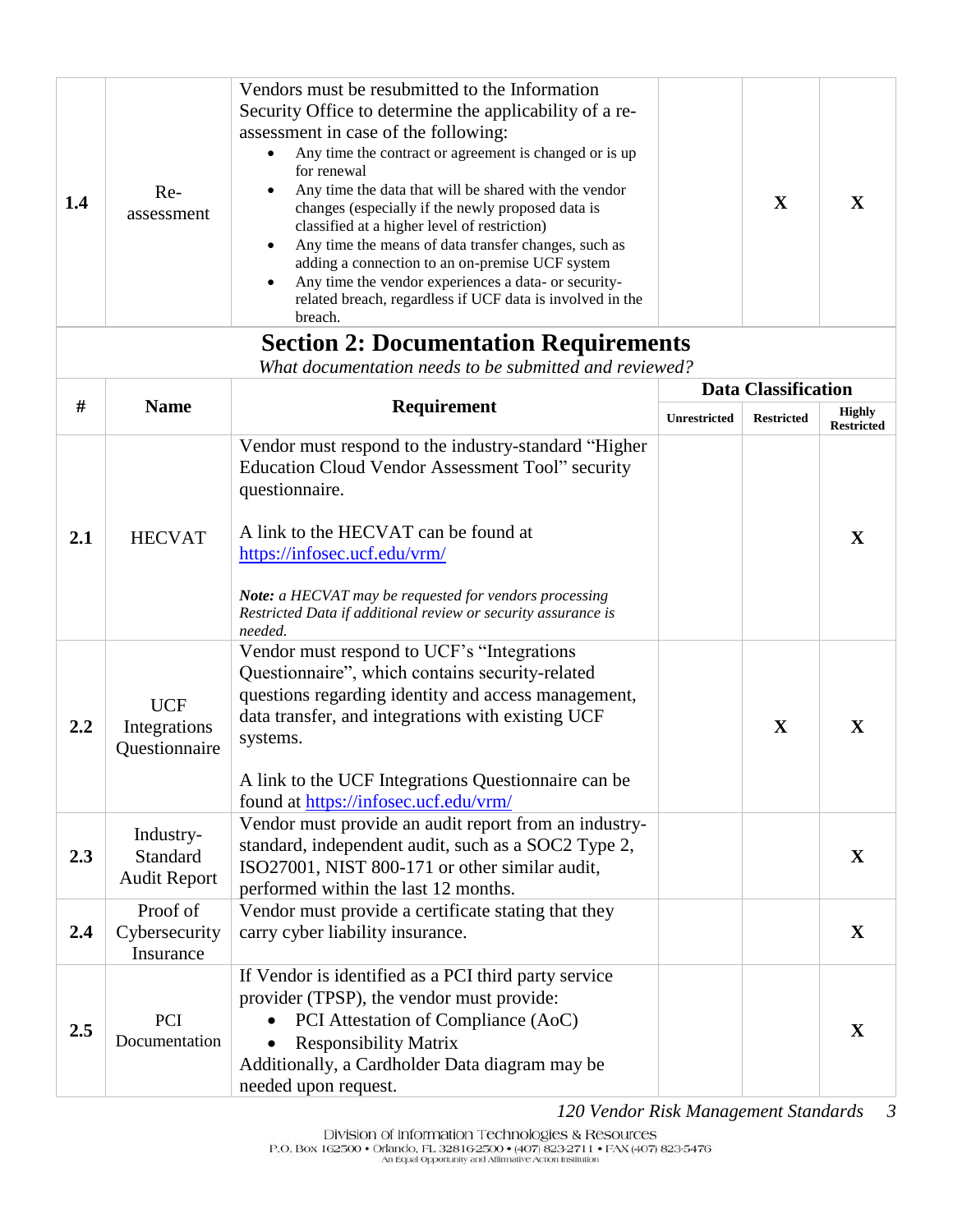| <b>Section 3: Legal Requirements</b><br>What is required to be included in any contracts and agreements? |                                                                     |                                                                                                                                                                                                                                                                                                                                                                                                                                                                                                                                                                                                                  |                            |                   |                                    |
|----------------------------------------------------------------------------------------------------------|---------------------------------------------------------------------|------------------------------------------------------------------------------------------------------------------------------------------------------------------------------------------------------------------------------------------------------------------------------------------------------------------------------------------------------------------------------------------------------------------------------------------------------------------------------------------------------------------------------------------------------------------------------------------------------------------|----------------------------|-------------------|------------------------------------|
|                                                                                                          |                                                                     |                                                                                                                                                                                                                                                                                                                                                                                                                                                                                                                                                                                                                  | <b>Data Classification</b> |                   |                                    |
| #                                                                                                        | <b>Name</b><br>Requirement                                          |                                                                                                                                                                                                                                                                                                                                                                                                                                                                                                                                                                                                                  | <b>Unrestricted</b>        | <b>Restricted</b> | <b>Highly</b><br><b>Restricted</b> |
| 3.1                                                                                                      | Mutually<br>Executed<br>Agreement                                   | The engagement should be covered by a mutually executed<br>(signed by both parties) agreement or contract.<br>Click Through Agreements: If Restricted data or Highly<br>Restricted data is involved, a click through agreement alone is<br>not acceptable. Instead, engage the vendor to create a formal,<br>mutually executed (signed by both parties) agreement.<br>NO contract involving Restricted or Highly Restricted data shall<br>be executed until an acceptable agreement has been negotiated<br>between UCF and the other party/vendor, reviewed and approved<br>by the UCF General Counsel's Office, |                            | X                 | $\mathbf X$                        |
| 3.2                                                                                                      | Secure<br>Handling of<br><b>UCF</b> Data<br>agreement               | The Secure Handling of UCF Data Agreement must be signed by<br>the vendor and included in the final set of agreements.<br>Any edits or redlines to the "Secure Handling of UCF Data"<br>Agreement, or any data or security-related edits to the contract in<br>general, must be jointly reviewed by UCF Infosec and the UCF<br>General Counsel's Office prior to acceptance and execution.<br>In cases where there is no formal agreement (such as only having<br>a PO), the "Secure Handling of UCF" Agreement must be<br>executed and attached.                                                                |                            | X                 | $\mathbf{X}$                       |
| 3.3                                                                                                      | <b>HIPAA</b><br><b>Business</b><br>Associates<br>Agreement<br>(BAA) | If Vendor is provided potential access to any data defined as<br>Protected Health Information (PHI) under HIPAA and the<br>Vendor meets the definition of a business associate under<br>HIPAA, the Vendor is required to enter into a Business<br>Associates Agreement with UCF.<br>This BAA is in addition to the requirement in 2.2.                                                                                                                                                                                                                                                                           |                            |                   | $\mathbf{X}$                       |
| 3.4                                                                                                      | PCI<br>Addendum                                                     | If Vendor is identified as a PCI third party service provider<br>(TPSP), UCF requires that the Vendor must also agree to UCF's<br>PCI Addendum.<br>This PCI addendum is in addition to the requirement in 2.2.                                                                                                                                                                                                                                                                                                                                                                                                   |                            |                   | $\mathbf{X}$                       |
| 3.5                                                                                                      | <b>GDPR</b>                                                         | If the vendor processes personal information subject to the EU<br>General Data Protection Regulation, the vendor must also agree<br>to UCF's Data Protection Addendum (DPA).<br>This addendum is in addition to the requirement in 2.2.                                                                                                                                                                                                                                                                                                                                                                          | $\mathbf{X}$               | X                 | $\mathbf{X}$                       |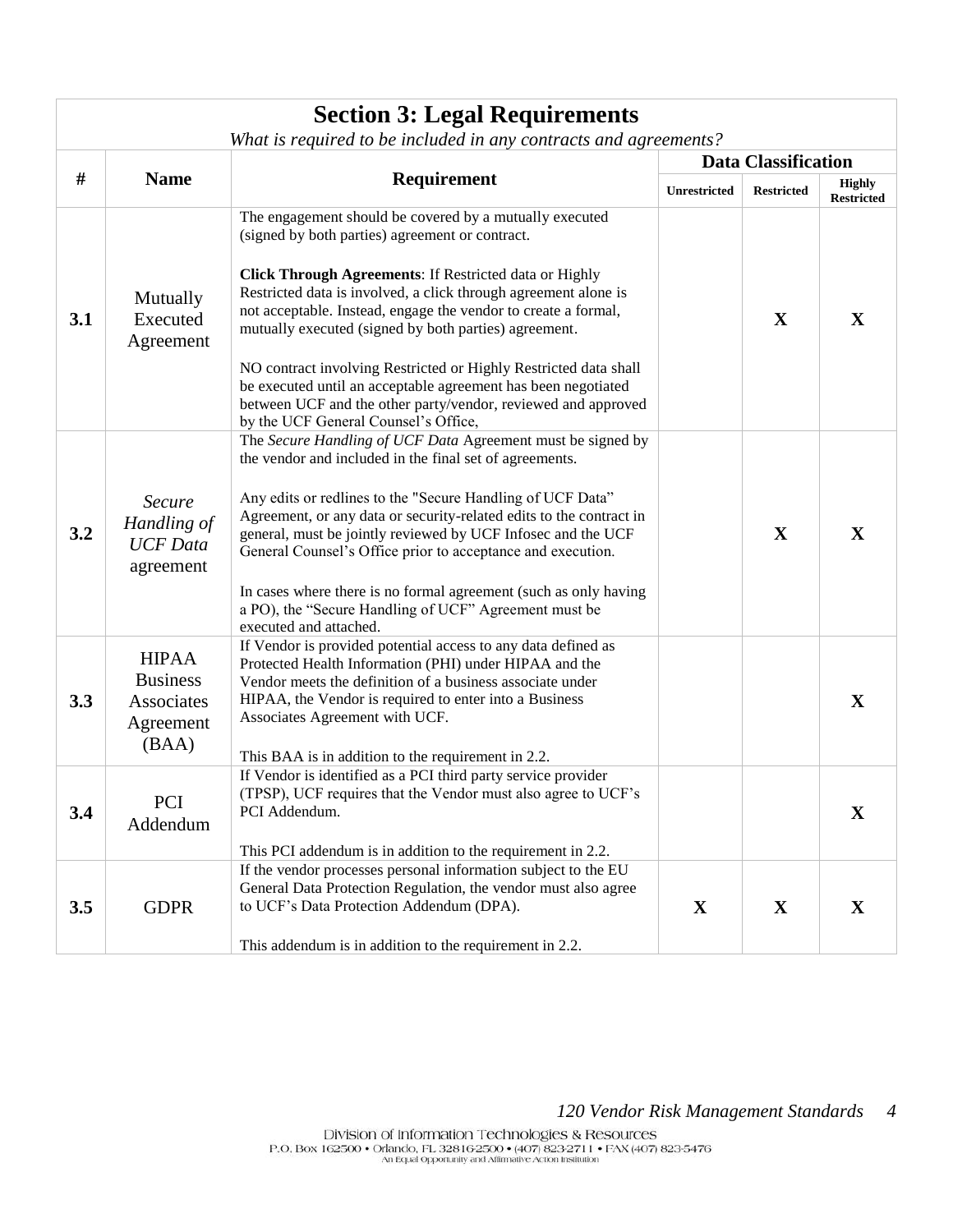| <b>Section 4: Identity and Access Management (IAM) Requirements</b> |                                         |                                                                                                                                                                                                                                                                                         |                            |                   |                                    |
|---------------------------------------------------------------------|-----------------------------------------|-----------------------------------------------------------------------------------------------------------------------------------------------------------------------------------------------------------------------------------------------------------------------------------------|----------------------------|-------------------|------------------------------------|
|                                                                     |                                         |                                                                                                                                                                                                                                                                                         | <b>Data Classification</b> |                   |                                    |
|                                                                     | #<br><b>Name</b><br><b>Requirement</b>  |                                                                                                                                                                                                                                                                                         | <b>Unrestricted</b>        | <b>Restricted</b> | <b>Highly</b><br><b>Restricted</b> |
| 4.1                                                                 | Federation                              | Implement federation so that UCF credentials can be<br>used for authentication.<br><sup>1</sup> Local Accounts are only acceptable for unrestricted data when<br>federation is not available. (see appendix B for local account<br>standards when this is the case)                     | ${\bf X^1}$                | $\mathbf{X}$      | $\mathbf{X}$                       |
| 4.2                                                                 | Multi-Factor<br>Authentication<br>(MFA) | Implement multi-factor authentication (MFA) to add<br>an additional layer of authentication to access the<br>system.<br><sup>1</sup> Restricted Data: Multi-Factor Authentication is required for<br>administrative and power users of the system, but recommended<br>for all accounts. |                            | ${\bf X^1}$       | $\mathbf{X}$                       |
| 4.3                                                                 | Account<br>Management                   | User access must be managed by the UCF unit. People<br>and processes must be in place to:<br>$\mathbf{i}$ .<br>Authorize and de-authorize users to the<br>systems.<br>ii.<br>Perform regular reviews of users' access to<br>the system.                                                 | $\mathbf{X}$               | $\mathbf{X}$      | $\mathbf{X}$                       |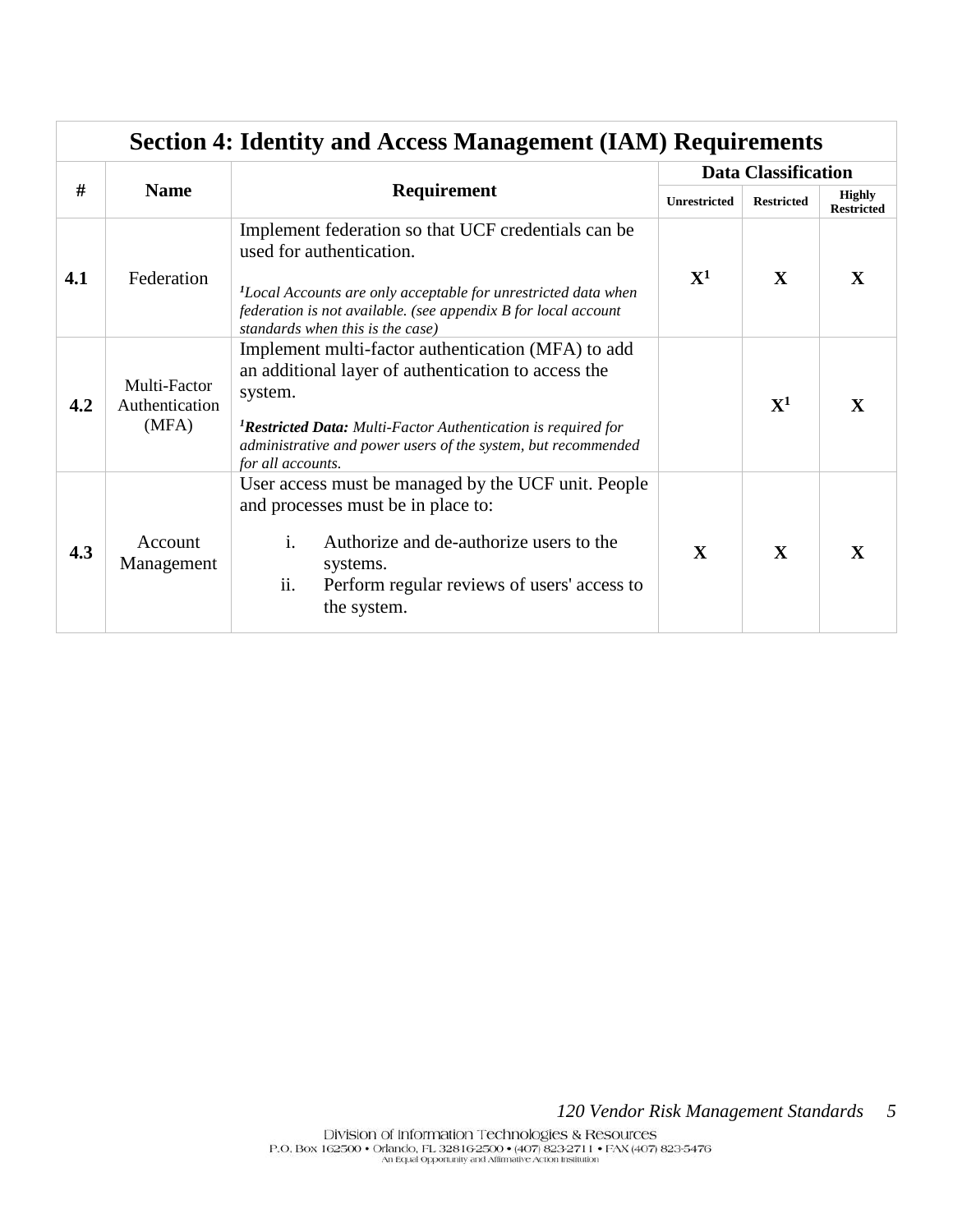| <b>Section 5: Data Exchange and Integrations</b> |                                                                                                                                                                                                                                                                               |                                                                                                                                                                                                            |                            |                   |                                    |
|--------------------------------------------------|-------------------------------------------------------------------------------------------------------------------------------------------------------------------------------------------------------------------------------------------------------------------------------|------------------------------------------------------------------------------------------------------------------------------------------------------------------------------------------------------------|----------------------------|-------------------|------------------------------------|
|                                                  |                                                                                                                                                                                                                                                                               |                                                                                                                                                                                                            | <b>Data Classification</b> |                   |                                    |
| #                                                | <b>Name</b>                                                                                                                                                                                                                                                                   | Requirement                                                                                                                                                                                                | <b>Unrestricted</b>        | <b>Restricted</b> | <b>Highly</b><br><b>Restricted</b> |
| 5.1                                              | Integration(s) with on premise systems should<br>meet UCF Standard 108: File Transfer and<br>Data Exchange<br><b>Integrations Standards</b>                                                                                                                                   |                                                                                                                                                                                                            | $\mathbf{X}$               | $\mathbf X$       | $\mathbf X$                        |
| 5.2                                              | If vendor, solution, or business unit sends<br>automated and/or mass email communications to<br>end users, they should follow UCF Infosec's<br>Mass/Automated<br>Mass Email Guidelines, located at:<br>Email<br>https://infosec.ucf.edu/awareness/mass-email-<br>guidelines/. |                                                                                                                                                                                                            | $\mathbf{X}$               | $\mathbf{X}$      | $\mathbf{X}$                       |
|                                                  | <b>Section 6: Data Management</b>                                                                                                                                                                                                                                             |                                                                                                                                                                                                            |                            |                   |                                    |
|                                                  |                                                                                                                                                                                                                                                                               |                                                                                                                                                                                                            | <b>Data Classification</b> |                   |                                    |
| #                                                | <b>Name</b>                                                                                                                                                                                                                                                                   | Requirement                                                                                                                                                                                                | <b>Unrestricted</b>        | <b>Restricted</b> | <b>Highly</b><br>Restricted        |
| 6.1                                              | <b>Limiting Data</b><br>Involved                                                                                                                                                                                                                                              | The UCF unit should ensure the data being requested<br>by the system and uploaded by the users is consistent<br>with the classification of data intended for the system.                                   | $\mathbf{X}$               | X                 | $\mathbf{X}$                       |
| 6.2                                              | Data<br>Retention                                                                                                                                                                                                                                                             | Vendor's solution should be configured to purge data<br>on a regular basis that meets the business needs of the<br>business unit (such as at the end of each semester, or<br>after a year of inactivity).  | $\mathbf{X}$               | $\mathbf{X}$      | $\mathbf{X}$                       |
| 6.3                                              | End of<br>Agreement<br>Data<br>Handling                                                                                                                                                                                                                                       | UCF unit must verify data is purged from vendor's<br>systems after termination of agreement and must<br>request a certificate of destruction (see section 3.x of<br>secure Handling of UCF Data agreement) | $\mathbf X$                | $\mathbf X$       | $\mathbf X$                        |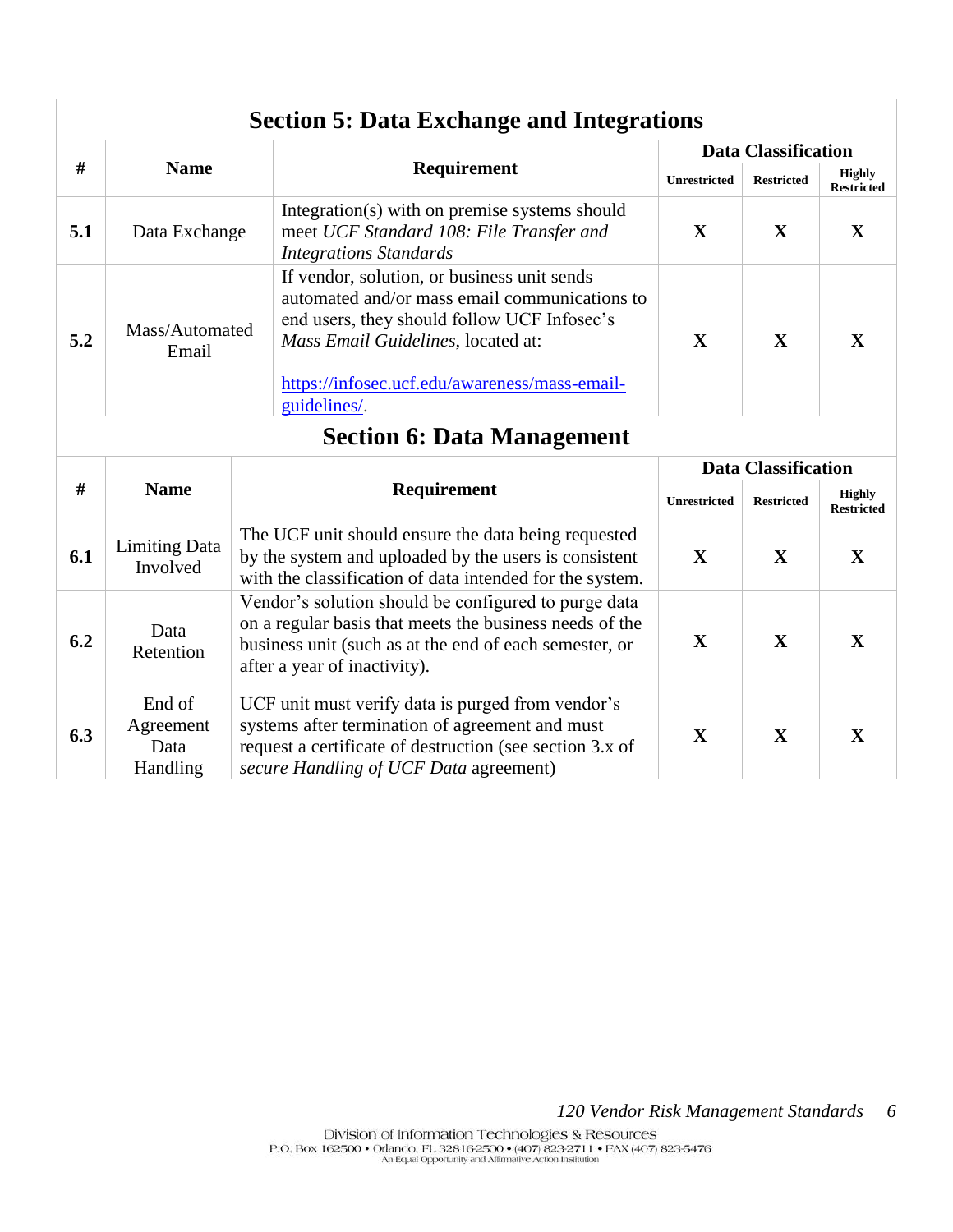### **Appendix A:**

All of the requirements in this section only apply to engagements where the UCF unit has determined that ONLY unrestricted data will be involved. They are in addition to any requirements that apply to Unrestricted Data in the tables above.

#### **Legal Requirements**

UCF unit must review the agreement and ensure it contains the following data security language:

- i. **Data Re-Use:** Agreement must state that UCF data must only be used for the intended purposes outlined in the agreement and not shared with any third parties. See *Secure Handling of UCF Data Agreement* section 3.2 for example language.
- ii. **End of Agreement Data Handling:** Agreement must state that at the end of the agreement, data will be returned to the UCF unit and purged from the vendor's infrastructure. See *Secure Handling of UCF Data* section 3.6 for example language.
- iii. **Data Breach:** Agreement must state that vendor agrees to notify the UCF unit and the UCF Security Incident Response Team [\(SIRT@ucf.edu\)](mailto:SIRT@ucf.edu) in the event of a breach of UCF data.
- iv. **FERPA:** Agreement must state that the vendor agrees to comply with FERPA regulations when processing data classified as "Directory Information" under FERPA. See *Secure Handling of UCF Data* section 4.2 for example language.
- v. **GDPR:** Agreement must state that the vendor agrees to comply with GDPR regulations when processing personal data subject to GDPR.

#### **Data Management**

#### *UCF unit must ensure the solution does not request from users, input, or generate any data that could be Restricted or Highly Restricted.*

- UCF unit must inform users that it is not acceptable to submit restricted or highly restricted data to this vendor.
- For a system used by students, do not prompt users to enter FERPA educational records or PII, or provide feedback on their work within the tool.
- Do not identify users based on their UCF NID, which is classified as restricted data. Use UCF ID instead.

#### **End User Awareness and Account Management best practices when use of a vendor is optional**

The following recommendations only apply if the following are true:

*The end user self-enrolls in the tool (e.g. the UCF unit does not create a user account for them) End-user use of a tool is optional (e.g. not required for coursework) The UCF unit is not sending data to the vendor on the user's behalf, without their consent The data being provided is not Restricted or Highly Restricted Data*

- 1. UCF Unit must clearly communicate to end users that they are submitting information to a third party and they do so at their own risk.
- 2. UCF Unit must encourage end users to do the following:
	- a. Read any pertinent terms of service, privacy policy, acceptable usage policies, etc.
	- b. Do not submit any sensitive information
	- c. Delete their account once it is no longer needed.

### **Appendix B: Local Accounts**

The use of vendor-based local accounts is never recommended and not acceptable for solutions that process Restricted or Highly Restricted data. However, in cases where only Unrestricted Data is involved and an exception is made, follow these standards:

- i. The local accounts must meet our Password Standards outlined in UCF Standard 501: Password Standards: <https://infosec.ucf.edu/policiesandstandards/>
- ii. UCF unit should instruct users to use a separate password than the user's NID.
- iii. Allow all users to opt into using Multi-Factor Authentication when possible (do not disable the feature)

*120 Vendor Risk Management Standards 7*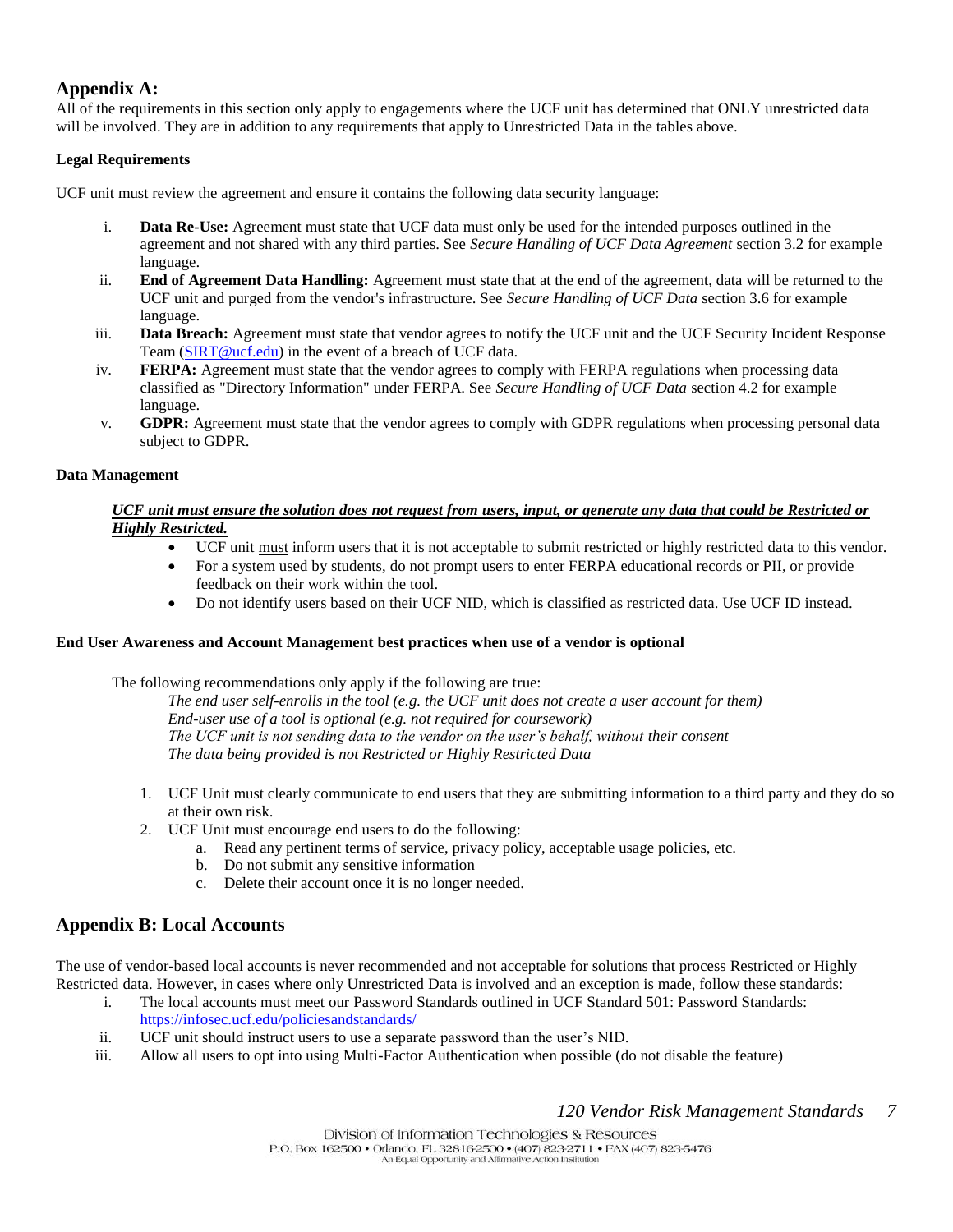### **DEFINITIONS:**

BAA: Business Associate Agreement. An agreement between a healthcare entity and a contractor that defines the parameters in the use, handling, protection and responsibility of Protected Health Information (PHI).

CUI: Controlled Unclassified Information. Unclassified information requiring protection as identified in a law, regulation, or government-wide policy.

GDPR: General Data Protection Regulation. A legal framework consisting of guidelines for the collection and processing of personal information from individuals who live in the European Union (EU).

Federation: An implementation of standards/protocols to manage user identities across organizations via trust relationships.

HECVAT: Higher Education Cloud Vendor Assessment Tool. A matrix providing generalized security and data protection questions and issues regarding cloud services for consistency and ease of use.

HIPAA: The Health Insurance Portability and Accountability Act of 1996. HIPAA protects the security of individually identifiable health information.

ISO27001: A specification for an information security management system containing frameworks of policies and procedures regarding a vendor's risk management process.

MFA: Multi-factor Authentication. A method of authentication in which requires the user to provide at least two forms of identity validation before authorization is approved.

NIST800-171: A set of standards defining strategies to address security threats and vulnerabilities in computers/network infrastructures to safeguard CUI in nonfederal systems/organizations.

PCI: Payment Card Industry. Relevant to any vendors that process payments or credit card information.

Security information and event management (SIEM): A security tool that provides real-time monitoring, correlation of events, and notifications.

SOC2/3: A report generated by an independent auditor intended to provide assurance on a vendor's internal security posture. SOC2 reports are intended for consumption by clients of a product. SOC3 reports are typically used for marketing and are more generalized.

Vendor: Any third party, service provider, or an entity that is not directly affiliated with UCF, that UCF shares data with.

*120 Vendor Risk Management Standards 8*